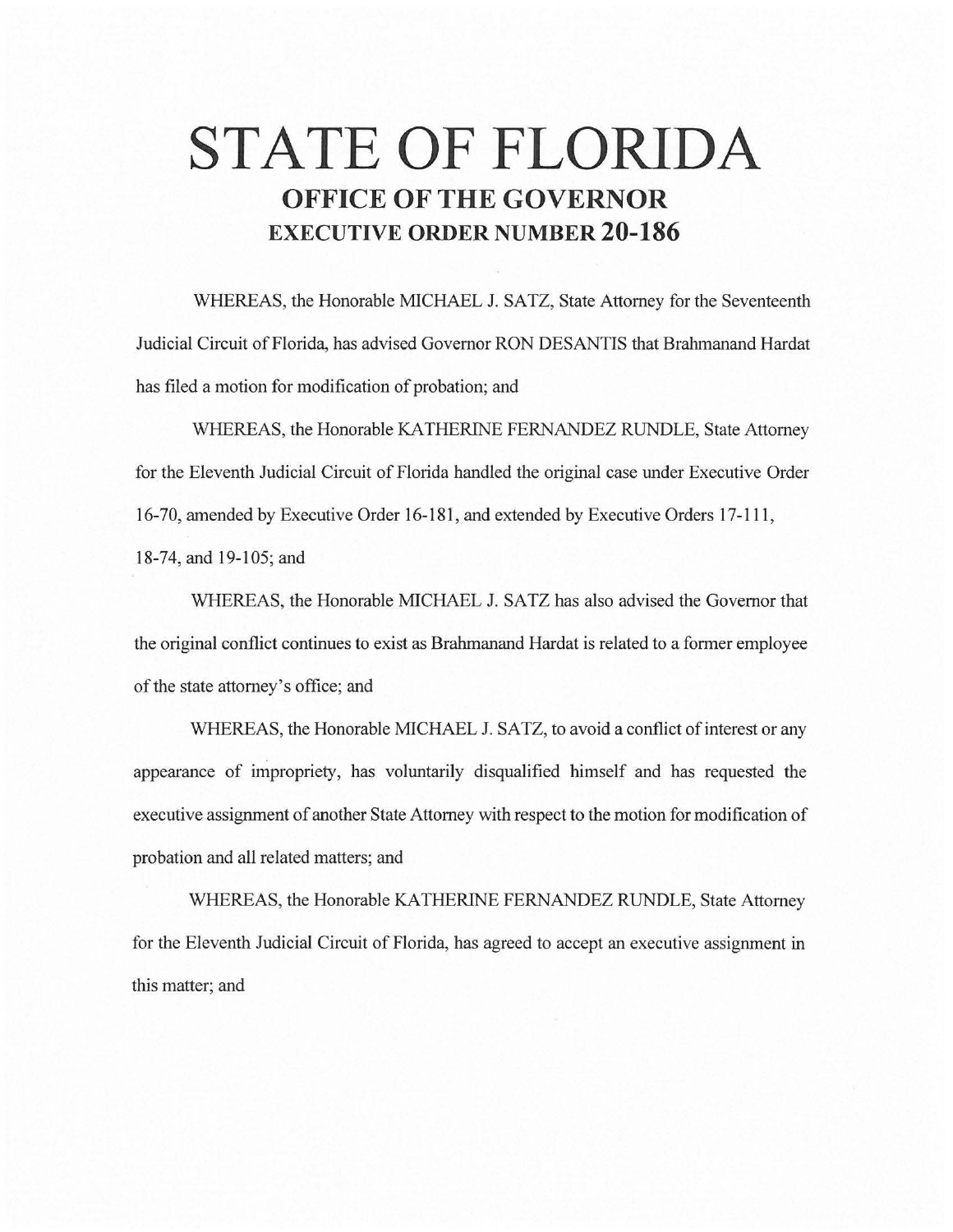WHEREAS, it is in the best interests of the State of Florida and of the ends of justice that the Honorable KA THERINE FERNANDEZ RUNDLE discharge the duties of the Honorable MICHAEL J. SATZ, pursuant to section 27.14, Florida Statutes.

NOW, THEREFORE, I, RON DESANTIS, Governor of Florida, in obedience to my solemn constitutional duty to "take care that the laws be faithfully executed," and pursuant to the Constitution and laws of the State of Florida, issue the following Executive Order, effective immediately:

## Section 1.

The Honorable KA THERINE FERNANDEZ RUNDLE, State Attorney for the Eleventh Judicial Circuit of Florida, referred to as the "Assigned State Attorney," is assigned to discharge the duties of the Honorable MICHAEL J. SATZ, State Attorney for the Seventeenth Judicial Circuit of Florida, as they relate to the motion for modification of probation and all matters related to Brahmanand Hardat.

## Section 2.

The Assigned State Attorney or one or more Assistant State Attorneys and Investigators, who have been designated by the Assigned State Attorney, shall proceed immediately to the Seventeenth Judicial Circuit of Florida, and are vested with the authority to perform the duties prescribed herein.

## Section 3.

All residents of the Seventeenth Judicial Circuit are requested, and all public officials are directed, to cooperate and render whatever assistance is necessary to the Assigned State Attorney, so that justice may be served.